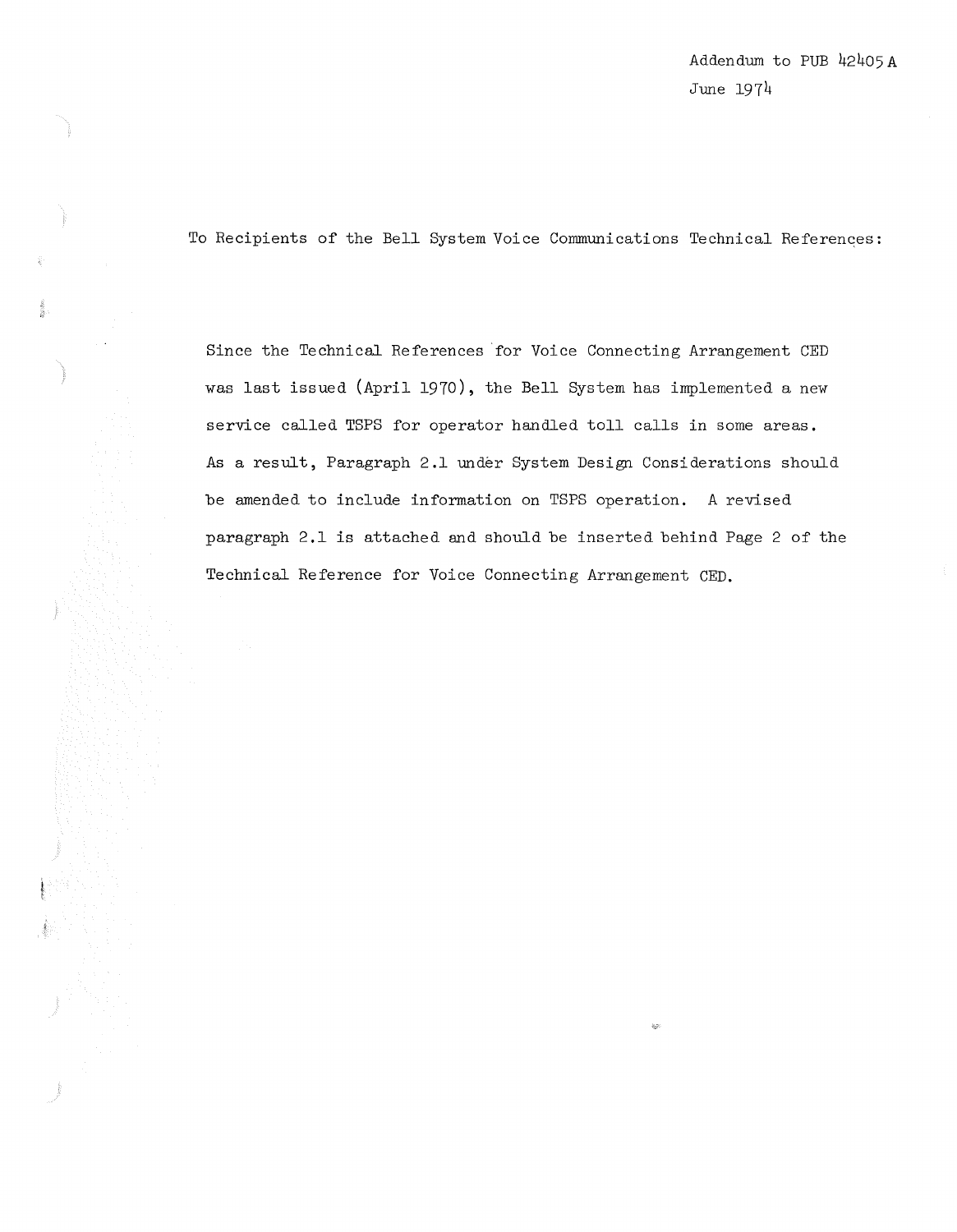$- 2A -$ 

## 2.1 Voice Connecting Arrangement CED

Voice Connecting Arrangement CED provides a means for automatically connecting a customer-provided dial communications system to a Telephone Company toll switchboard position operator. This arrangement handles calls in either direction and is intended for coupling voice signals only. A talking path is established over the transmission leads. Two additional sets of dry contacts are provided to the customer to provide a dry contact over a pair of leads for service request indication and answer/disconnect supervision.

Voice Connecting Arrangement CED is only available in those areas where the Telephone Company provides conventional long distance switchboards. These switchboards are gradually being eliminated in favor of an improved service, provided through our Traffic Service Position System (TSPS). Since operator assisted toll calling is predominatly used in the Hotel-Motel industry, the term Hotel-Motel as used in the following should be considered as representative of the class of customers using this service.

Unlike toll switchboards, the improved TSPS service does not use directly terminated trunks. Therefore, CED cannot be used in areas served by TSPS. In these areas, Hotel-Motel toll calls are placed over a special group of central office trunks. Guests are typically instructed to access these trunks by dialing "8" and (after second dial tone) 0-, O+, or l+ the DDD number. The call will be automatically intercepted by the TSPS operator prior to completion.

The operator will request the caling party's room number and key it into the TSPS system, so that time and charge information can be automatically calculated.

The special group of trunks terminate in conventional central office line circuits and, therefore, either CD8 for loop start operation or CDH for ground start operation are possible choices for voice connecting arrangements.